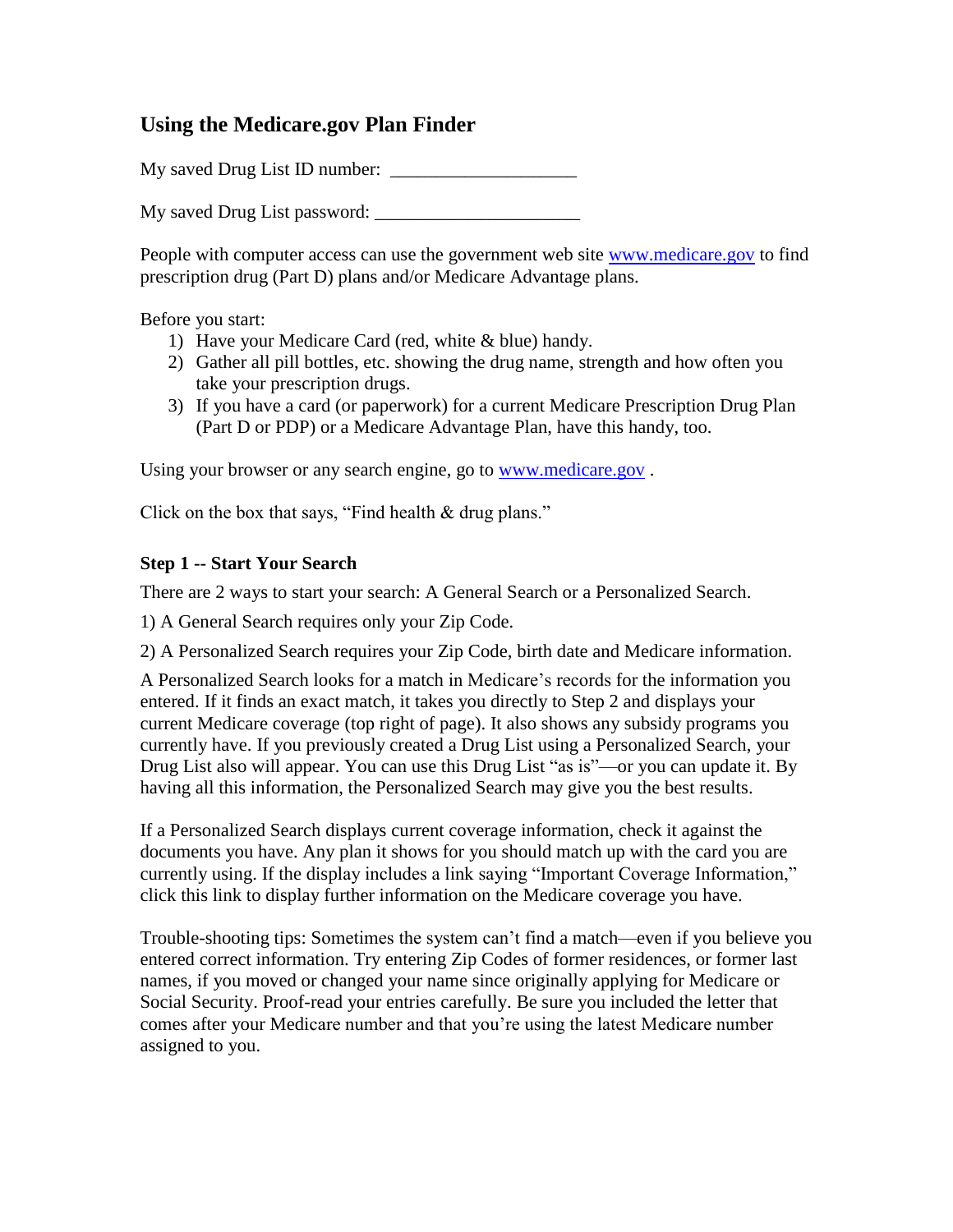Still no match? Don't worry--this is not so unusual! Do a General Search instead. After you enter your Zip Code, your search process continues with two more questions; enter the information to the best of your ability, or select "I don't know" – and you'll come to Step 2 – Enter Your Drugs

(Tip: Even if you could not get a "match"—when you reach the "Enter Your Drugs" screen, you can pull up a previously-saved Drug List, if you have one. You'll need the ID number and password you got when you entered the list. Enter this information in the box that says "Retrieve My Saved Drug List." This process will NOT bring up your other Medicare information—such as any current plan or subsidy you have—but at least you won't have to re-enter your drugs.)

## **Step 2 – Enter Your Drugs**

If you already have a saved Drug List, you'll need the ID number and password you got when you entered the list. Enter this information in the box that says "Retrieve My Saved Drug List." Check the list and edit/update it if there have been any changes.

No Drug List? Create one! Using the box under "Name of Drug," start to type the name of a drug you take. After you type a few letters, the program displays possible matches under the box where you are typing. When you see an exact match appear, click on its name to auto-fill the box. Then, click "Find My Drug."

The next (pop-up) screen will show you several choices—the dosage (strength) of the drug, the quantity you get, and how often you get the prescription filled. It also asks if you use a retail pharmacy or a mail-order pharmacy for this drug. The most common choices already are selected—that doesn't mean these are the correct answers for YOU! Adjust the answers until they match the information on your prescription label—then click "Update drug and dosage."

Important: When you have entered information for your first drug, new information will appear just to the right of where you enter your drugs. Write this information down RIGHT AWAY, and keep it with your other Medicare information. It includes 1) A drug list ID number; and 2) a Password Date. Use this information in the future whenever you want to retrieve your drug list.

Repeat the entry process until your drug list is complete.

Tips: You may find that you can't get a match for one or more drugs you are taking. If it is an over-the-counter (non-prescription) drug, Medicare likely will not show (or cover) it, even if your doctor has told you to take it. Some prescription drugs, also, do not show up in the Medicare system. Be sure your spelling is correct. Be aware of whether you take a brand-name drug or its generic version.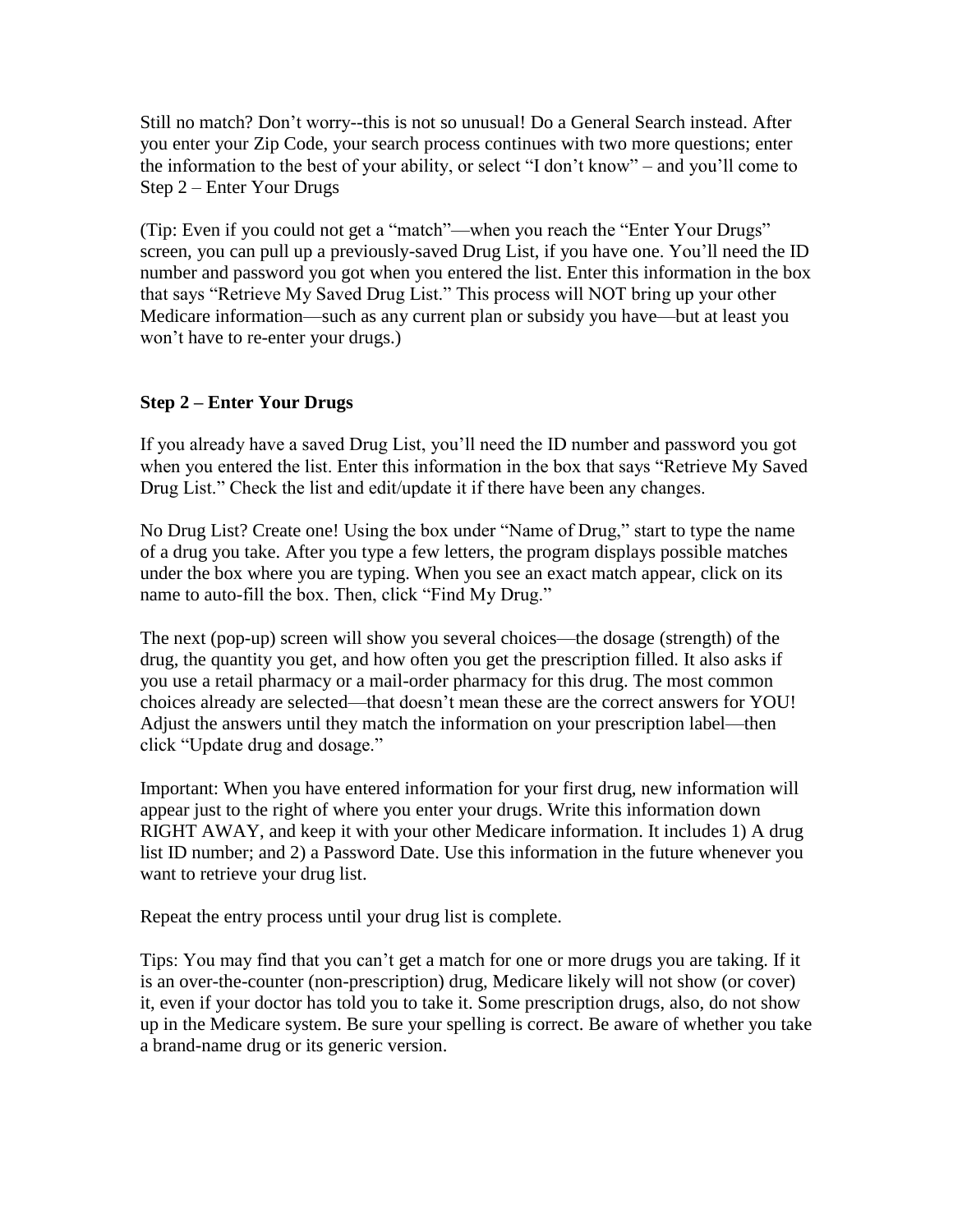When you have entered all your medications, click on the box that says "My Drug List is Complete." This will take you to Step 3 – Select Your Pharmacies.

# **Step 3 – Select Pharmacies**

Based on your Zip code, this screen will show you pharmacies in your area.

Tips: If you don't see a pharmacy you use, set the "miles" box at the top of the list for a wider area. Also, you can choose "Search New Location or by Pharmacy Name" to find additional options. You also can view an area map to see the exact location of various stores.

When you see one you want to use, click "Add Pharmacy." If you use more than one, you can select multiple pharmacies. (Later in the process, the system will let you compare prices at different stores.)

When you have selected your desired pharmacy/pharmacies, click on the box that says "Continue To Plan Results."

### **Step 4 – Refine Your Plan Results**

At this stage, you can select what type(s) of plans you want to see:

- 1) Prescription Drug Plans (with original Medicare)
- 2) Medicare Plans with Drug Coverage
- 3) Medicare Plans without Drug Coverage

Tips: If you have definitely decided on Original Medicare, you would check the first option.

If you want to compare costs of stand-alone PDPs and Medicare Plans with Drug Coverage, you can check the first two options—or you can look at each type of plan separately.

People who have creditable drug coverage from another source may want to look at Medicare Plans that do not provide drug coverage (option 3).

You also can use the choices on the left-hand side of the page to select the criteria that are most important to you. Click on the small boxes showing plus-signs to explore the various factors you can select. (For example, under Drug Options, you can select only plans that cover all your drugs; under Coverage Options, you can select only plans that let you see any doctor, etc.)

Important: The more criteria you select, the fewer plans you may see at Step 5. Remember, when you select these criteria, you are choosing to screen out plans that don't meet them.